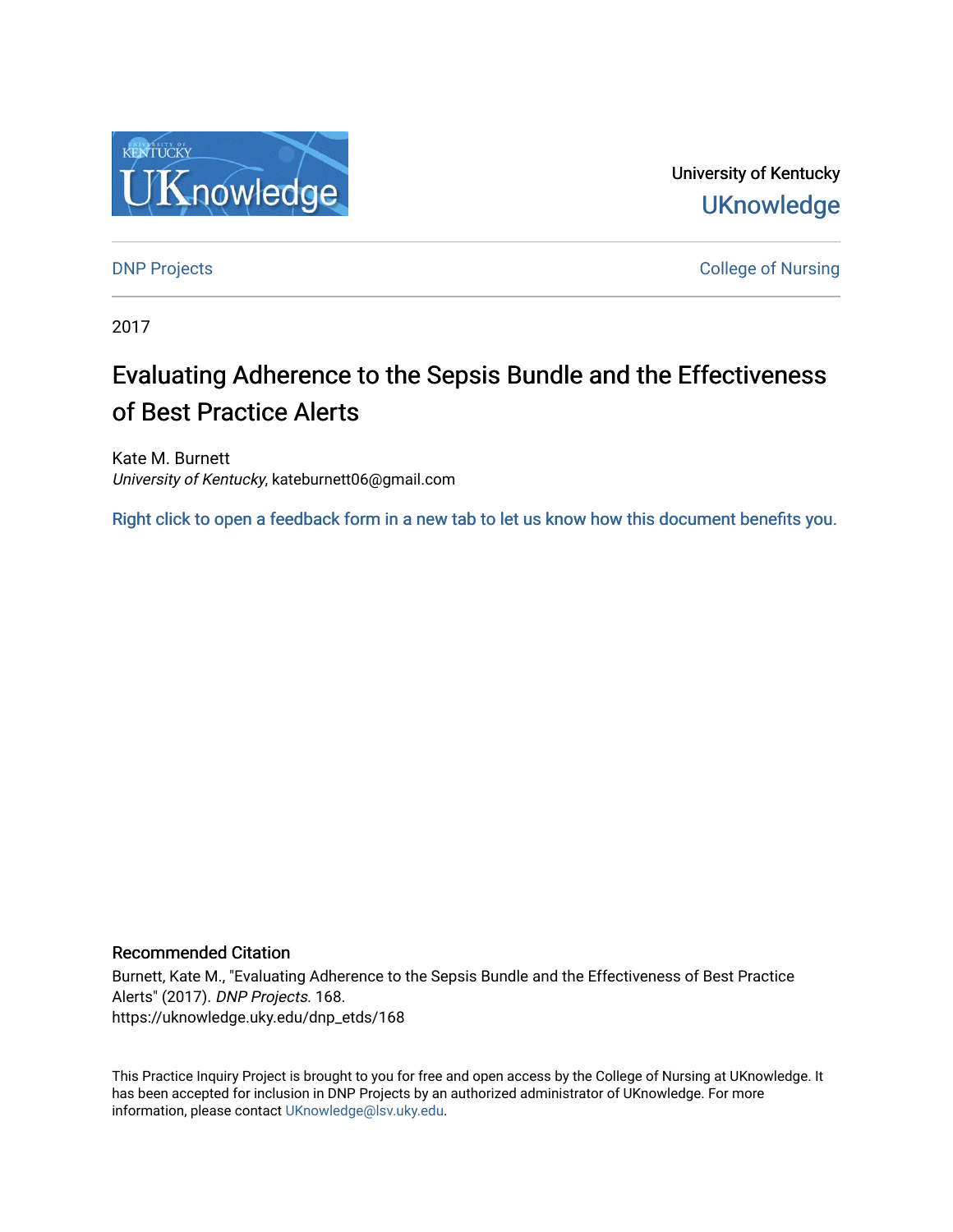## Running head: EVALUATING ADHERENCE TO THE SEPSIS BUNDLE

DNP Final Project Report

Evaluating Adherence to the Sepsis Bundle and the Effectiveness of Best Practice Alerts

Kate M. Burnett

University of Kentucky College of Nursing November 30, 2017

Sheila Melander PhD, APRN, ACNP-BC, FCCM, FAANP, FAAN– Committee Chair Brittany Ross, APRN, ANP-C, AG-ACNP-BC – Committee Member/Clinical Mentor Michelle Pendleton, DNP, RN, CPHQ- Committee Member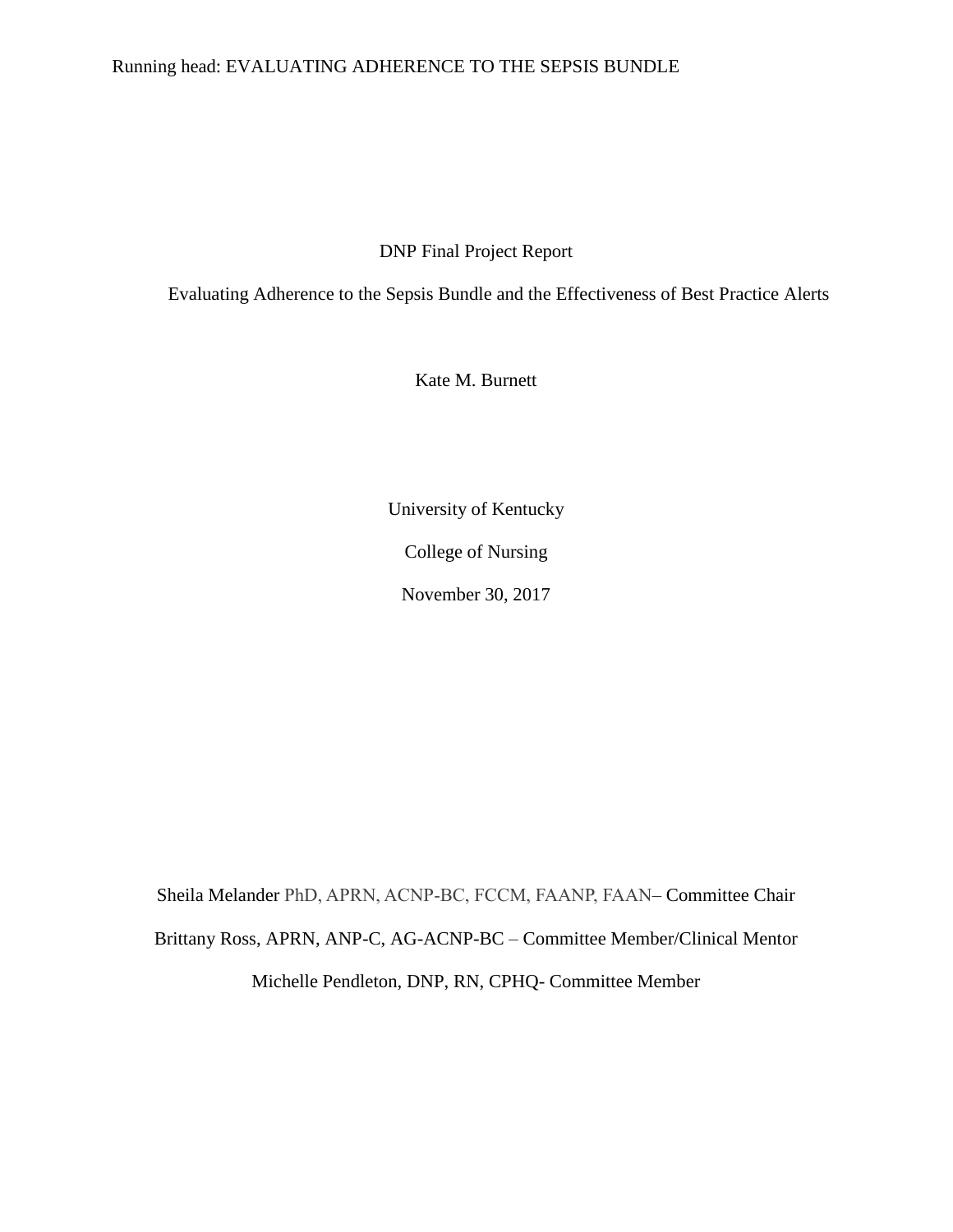#### Running head: EVALUATING ADHERENCE TO THE SEPSIS BUNDLE

## Dedication

My doctoral work is for my parents, who have always made education a priority and supported me in every possible way. Thank you for all of your love and encouragement and for always being there for whatever I need. This is for my sister, Mallory, my biggest cheerleader and my personal, 24-hour technical support. Thank you for all of the perfectly timed "good luck" texts, baked goods waiting for me at home, and for preventing one, maybe two, nervous breakdowns. This is for Neil, who could always distract me from homework with sarcastic jokes, which were usually at my expense. Thank you for all the little things you have helped me with over the past three years. This is for Kim Forsythe, who gave me my first big girl job and who was the first person who told me I could be successful in this program. I will never forget your encouragement and motivating words. You continue to be an amazing mentor and you will be my forever friend.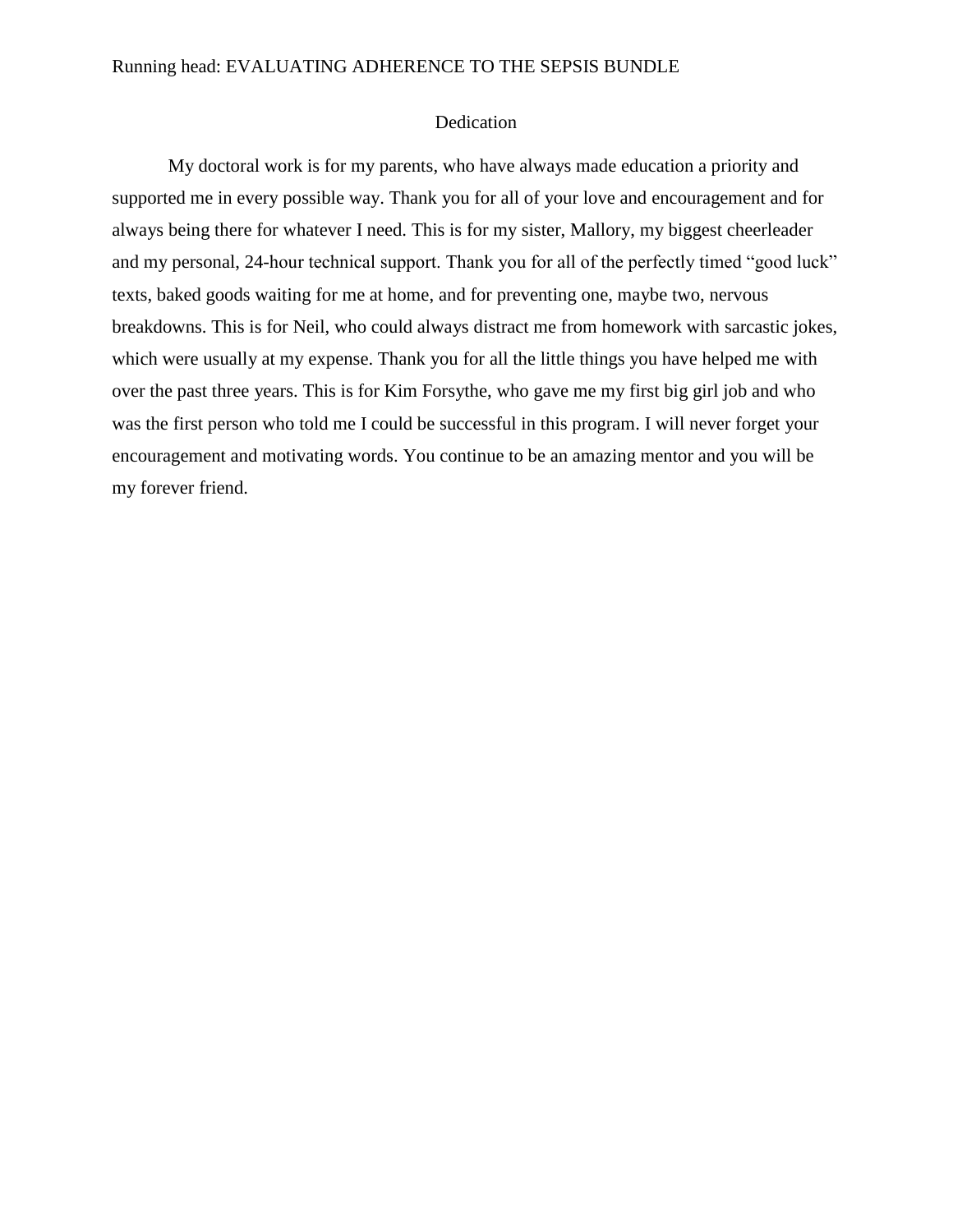## **Acknowledgements**

I would like to give a special thanks to my advisor, Dr. Sheila Melander, who has helped me through every step of my project. She has constantly encouraged and motivated me throughout my educational journey and will continue to be an excellent clinical mentor as I begin my new career. I would also like to thank my committee members, Brittany Ross and Michelle Pendleton for their expertise during the development of my project. To Amanda Wiggins, thank you for your help and patience during the statistical analysis portion of my project. I could not have accomplished this section without you. Also, to Whitney Kurtz-Ogilvie, thank you so much for your editing and writing style assistance.

A special thank you to Norton Healthcare and the University of Kentucky for this amazing opportunity to advance my education and reach one of my professional goals. I am forever grateful for this gift and will give back by working to improve patient care for many years to come.

Norton Healthcare Scholarship Recipient: This Doctor of Nursing Practice project and program of study was fully funded through the University of Kentucky College of Nursing and Norton Healthcare academic-practice partnership.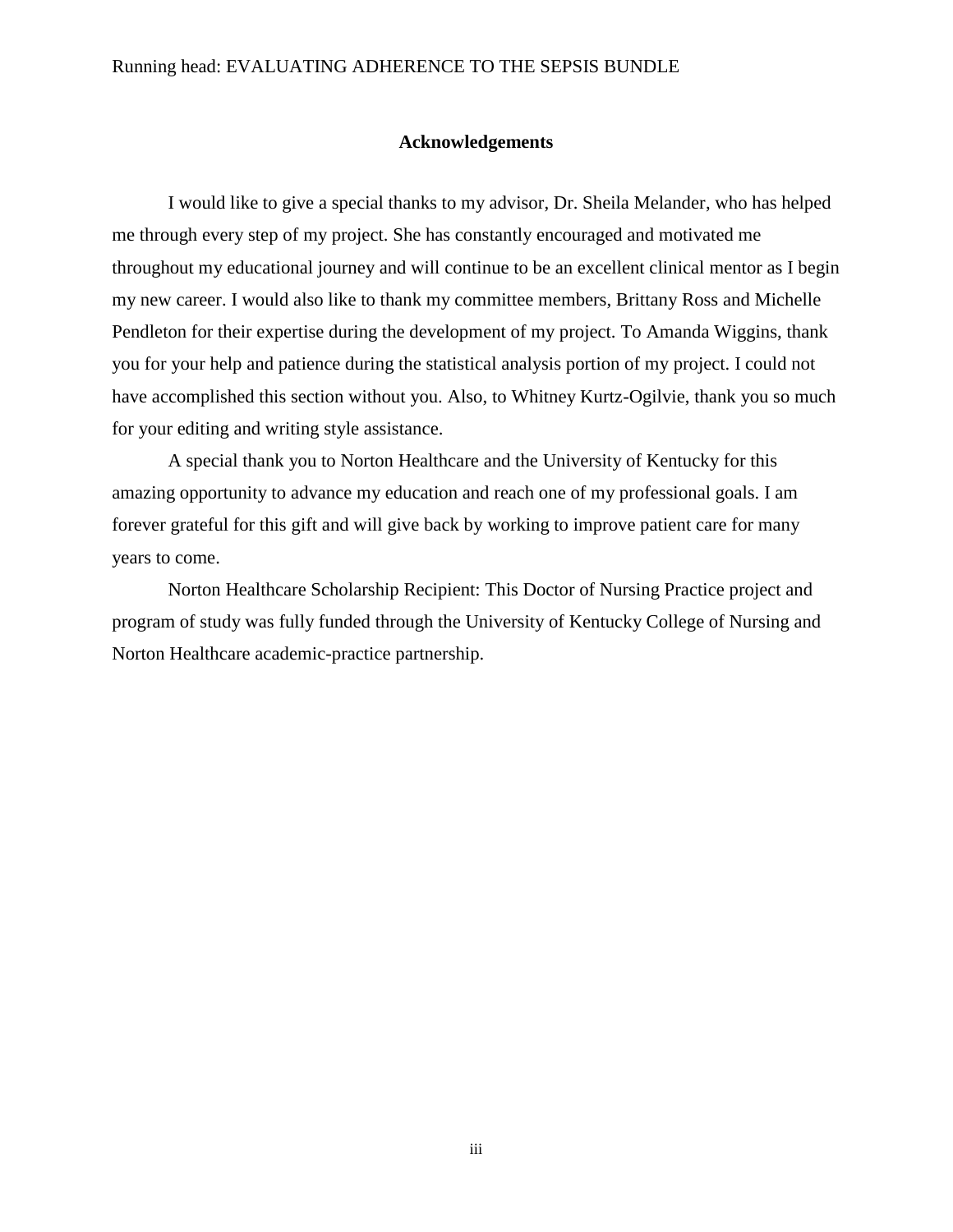# Running head: EVALUATING ADHERENCE TO THE SEPSIS BUNDLE

# Table of Contents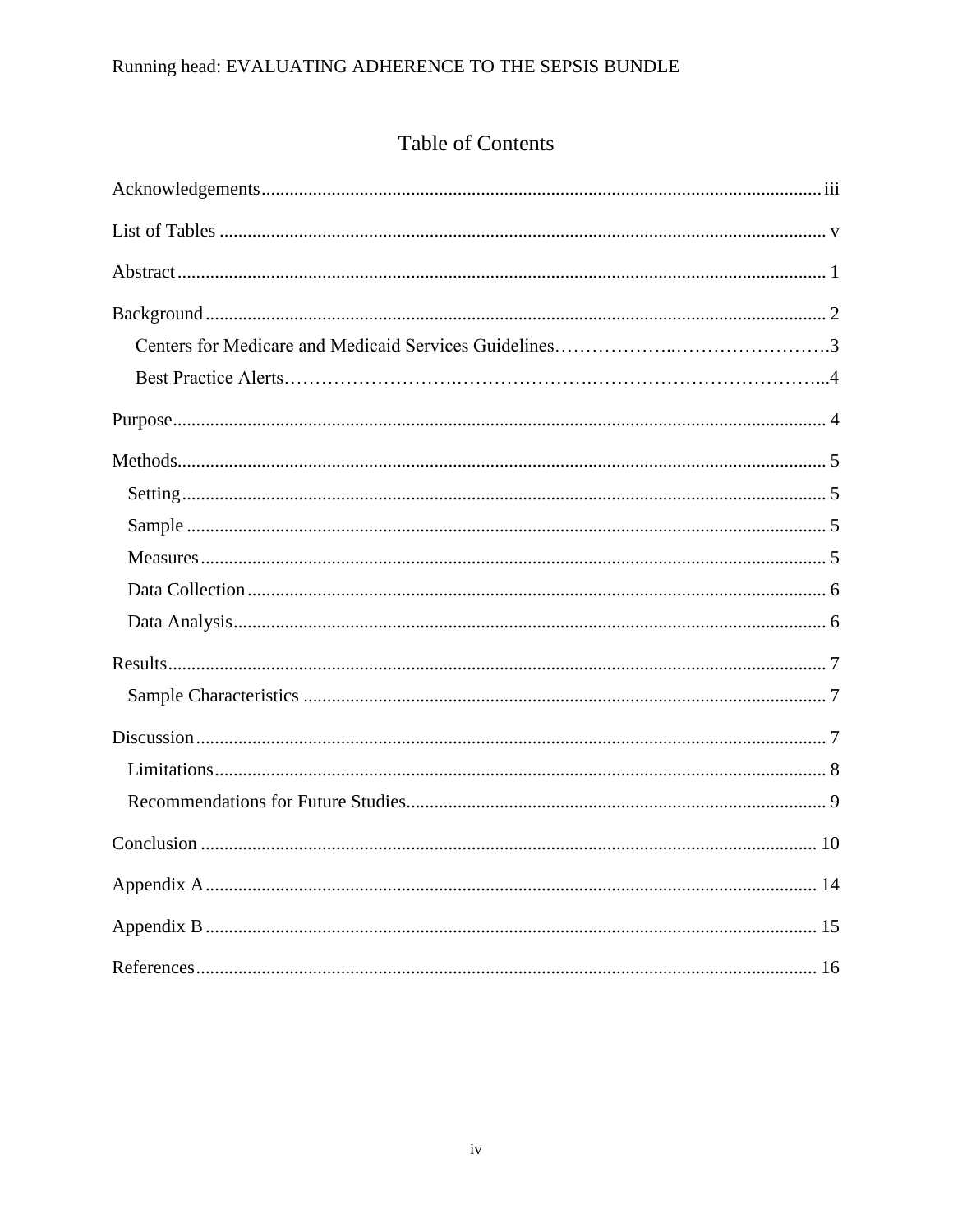# **List of Tables**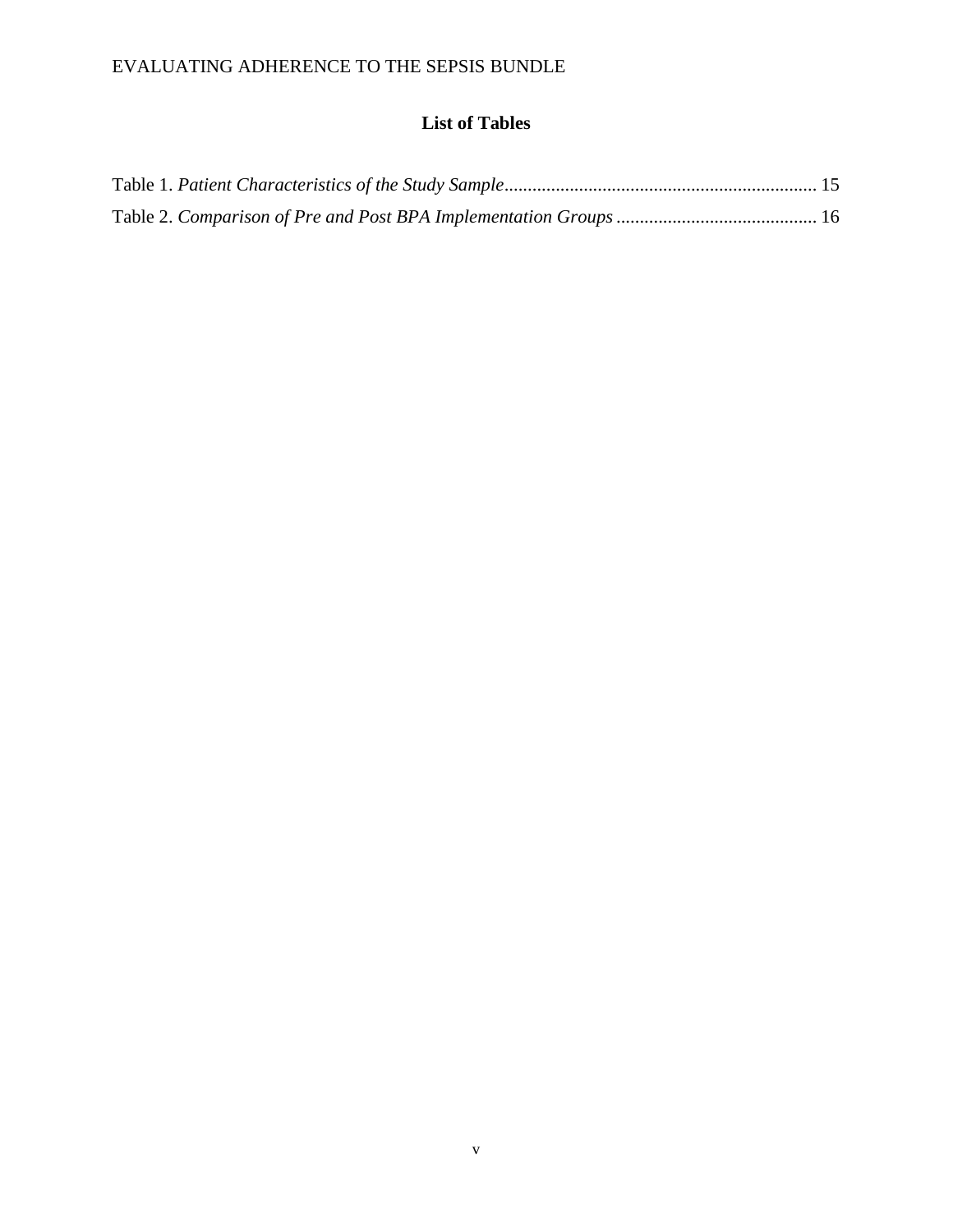#### **Abstract**

PURPOSE: To evaluate the adherence to the CMS sepsis recommendations and sepsis bundle used by the study health system before and after the implementation of Best Practice Alerts (BPAs) and assessing the effect of these alerts on patient outcomes.

METHODS: The study was a single-center, process evaluation through a retrospective chart review within a southwest healthcare system. The sample consisted of 73 patients for the preimplementation period (May 1, 2016-September 7, 2016) and 75 patients for the postimplementation period (September 8, 2016-April 30, 2017).

RESULTS: No major differences were found between the two groups with regard to patient age, ethnicity, and time of admission. The post-implementation group had a higher incidence of timely antibiotic administration (*p*=.008) with 38% receiving initial antibiotic administration in 45 minutes or less of meeting sepsis criteria versus 21% in the pre-implementation group. In the post-implementation group, 89% of patients met sepsis criteria versus 67% in the preimplementation group. The post-implementation group also collected blood cultures in 30 minutes or less in 61% of patients versus 41% in the pre-implementation group  $(p=.03)$ . No significant difference was found in regard to antibiotic selection, mortality, or length of stay. CONCLUSION: The post-implementation group achieved more timely antibiotic administration and blood culture collection; however, there was no significant improvement in appropriate antibiotic choice, length of stay, or mortality. BPAs were inconsistent with the time that patients met sepsis criteria. After years of research and protocol changes, outcomes have not improved, indicating a great need for consideration of alternative treatments to improve the care and outcomes of sepsis patients.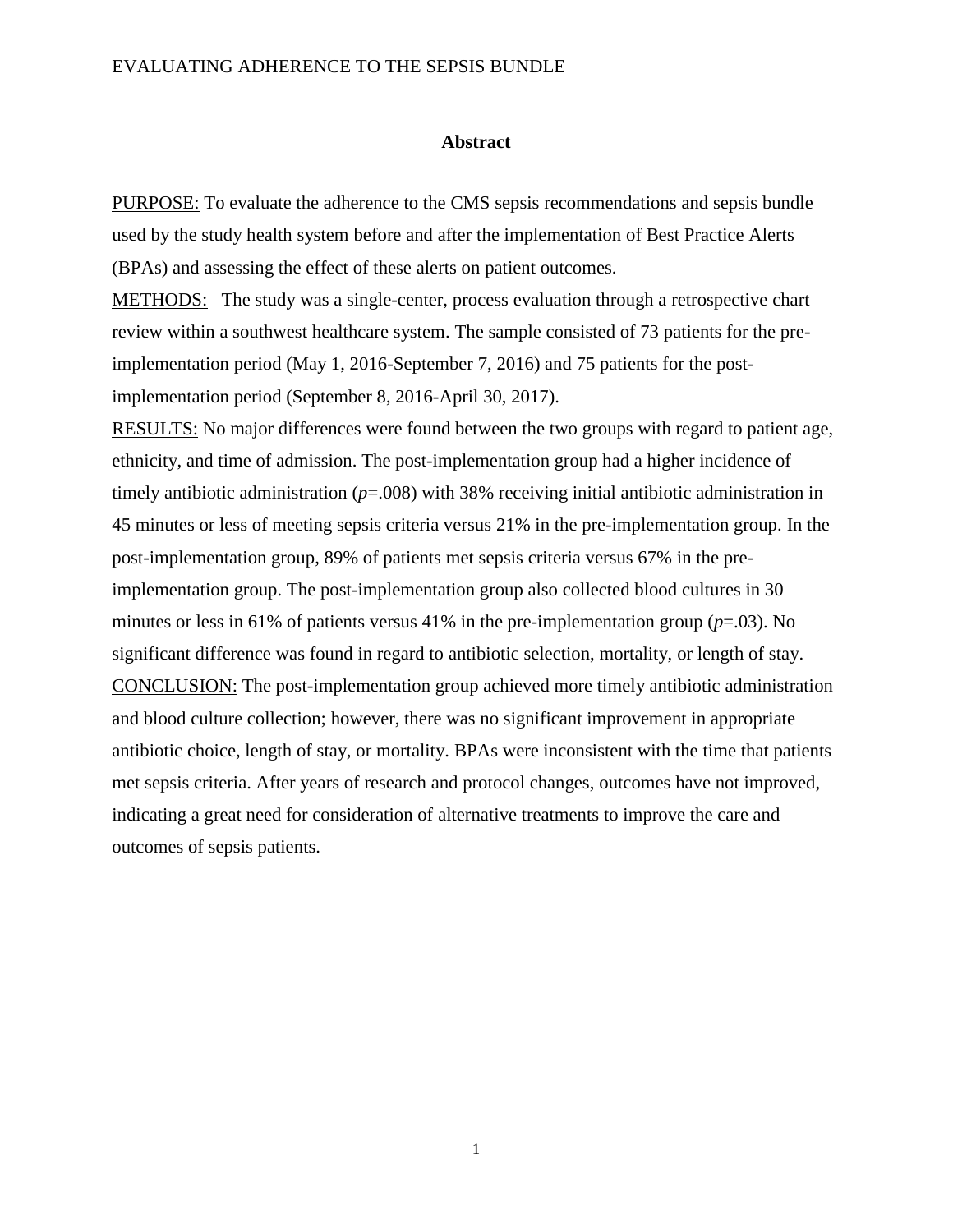#### **Background**

More than 1.6 million Americans are diagnosed with sepsis annually, which is equal to one person every 20 seconds, according to the Sepsis Fact Sheet (2016). In addition, the incidence of sepsis is rising 8% each year and is currently the leading cause of death in hospitalized patients. Globally, 26 million people are affected by sepsis annually and the disease has become the largest killer of children around the world, claiming the lives of more than five million children every year (Sepsis Fact Sheet, 2016). It has been estimated that 258,000 Americans die from sepsis each year; this is one person every two minutes, surpassing deaths from prostate cancer, breast cancer, and AIDS combined (Chong, Dumont, Francis-Frank, & Balaan, 2015; Sepsis Fact Sheet, 2016).

Sepsis has been a leading cause of death and a frequent reason for hospital admissions for decades, despite multiple attempts at developing protocols and bundles aimed at improving outcomes. In 1999, the mortality rate from sepsis was estimated to be between 40 and 60% (Alia et al., 1999). Sixteen years later this estimate was still high at 50%, indicating the urgent need to improve the care and treatment of sepsis patients (Rusconi et al., 2015).

Many patients who survive sepsis are left with debilitating physical and mental conditions. For example, according to the Sepsis Fact Sheet (2016), thirty-eight amputations are performed every day as a result of sepsis. In addition, patients who have been treated for sepsis have a shortened life expectancy, are likely to have a decreased quality of life, and are 42% more likely to commit suicide. Sepsis is also the cause of more than 75,000 maternal deaths each year worldwide and is an increasing cause of death during pregnancy in the United States (Sepsis Fact Sheet, 2016).

According to Cawcutt and Peters (2014), sepsis is responsible for approximately 2% of all hospital admissions, with 50% of these patients requiring care in the ICU. Moreover, 10% of these patients are considered to have severe sepsis. In patients who are admitted to the ICU due to sepsis, the mortality rate is more than 20% and reaches close to 50% in patients with septic shock (Rusconi et al., 2015).

Sepsis also places a financial strain on the healthcare system. In 2009, sepsis was ranked as the sixth most common primary diagnosis for patients admitted to the hospital with an estimated \$15.8 billion in healthcare costs (Chong et al., 2015). The current estimate is greater than \$24 billion, making this disease the number one cost of hospitalization in our country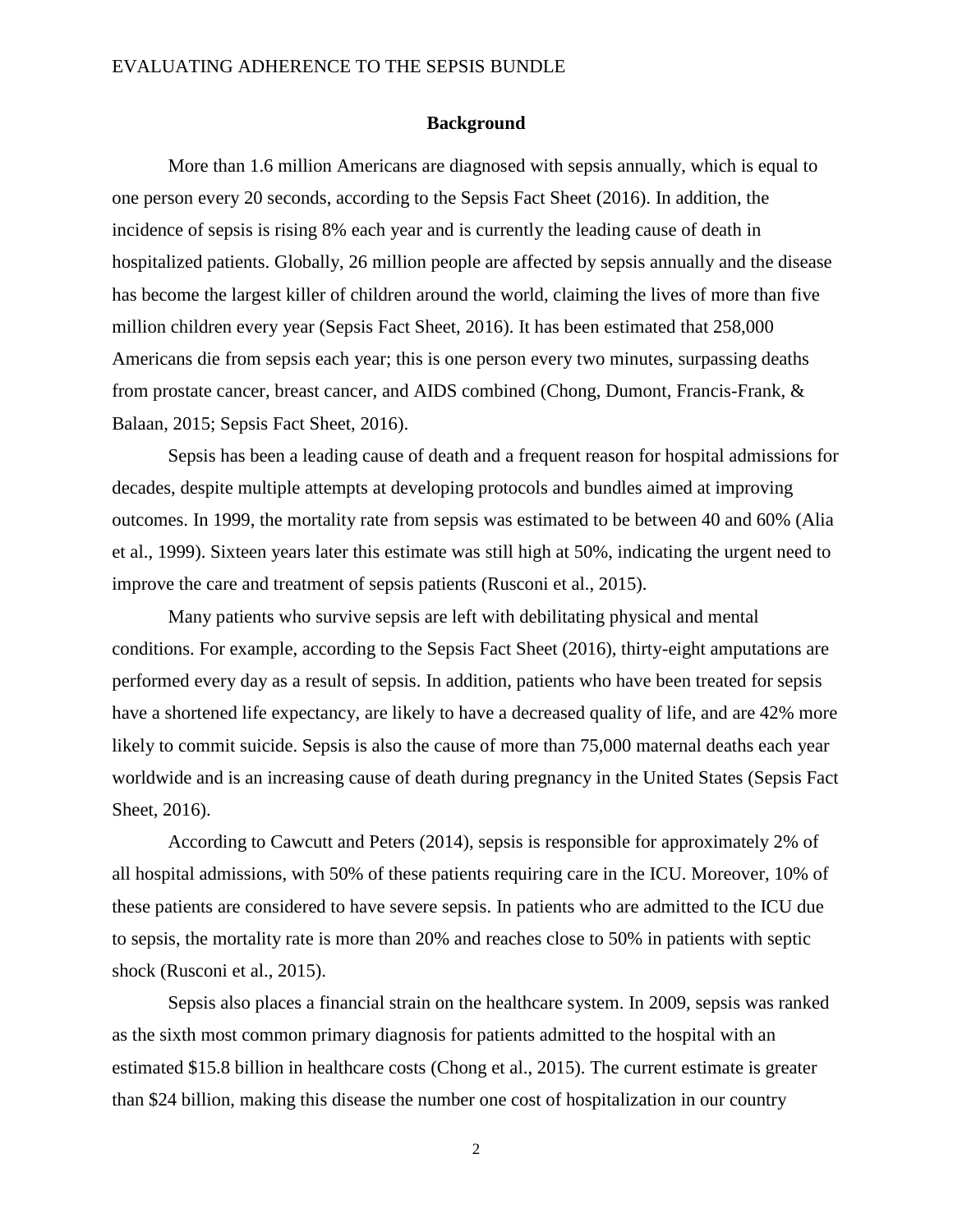(Sepsis Fact Sheet, 2016). Each sepsis admission costs approximately \$18,400, which is double the average cost for other diagnoses. Sixty-two percent of patients treated for sepsis are readmitted to the hospital within 30 days of discharge (Sepsis Fact Sheet, 2016). The readmission rate for sepsis patients surpasses those of all four medical conditions for which CMS currently tracks and penalizes healthcare systems, which include myocardial infarction, heart failure, pneumonia, and chronic obstructive pulmonary disease (COPD). In 2013, analysis of data obtained from the Nationwide Readmission Database, which consists of 49% of U.S. inpatients, revealed the readmission rates for sepsis (12.2%), myocardial infarction (1.3%), heart failure (6.7%), pneumonia (5.0%), and COPD (4.6%). ("Sepsis Trumps CMS's Four Medical Conditions," 2017). The estimated mean cost for a sepsis readmission was \$10,070 per patient, also surpassing the readmission rates for the four previously mentioned diagnoses (Mayr et al., 2017).

Given the significant human and financial consequences of sepsis, it is crucial that healthcare providers identify and begin treatment of sepsis as soon as possible. Research has shown that screening for sepsis at the first sign of infection can lead to timely, goal-directed therapy (Miller, 2014). A decrease in mortality in patients who are identified and treated in the early stages of the disease process, specifically before the patient advances to severe sepsis or septic shock has also been found. Early administration of antibiotics, intravenous fluids, source control, and hemodynamic support are key to preventing complications, such as acute respiratory distress syndrome, septic shock, and death (Perez, 2015). For example, in a study published in 2015, researchers examined the time from blood culture collection to antibiotic administration in patients diagnosed with severe sepsis and septic shock. They found that the time to antibiotic administration was "an independent determinant of post-infection ICU and hospital length of stay" (Zhang, Micek, & Kollef, 2015, p. 2133).

#### **Centers for Medicare and Medicaid Services Guidelines**

The Centers for Medicare and Medicaid Services (CMS) is a branch of the Department of Health and Human Services, which administers programs such as Medicare, Medicaid, and the Children's Health Insurance Program (CHIP). CMS sets standards of care for specific conditions in which organizations have to prove compliance in order to receive full reimbursement. When reimbursement is dependent on a facility's compliance, these are called core measures. At this time, sepsis is not a core measure; however, it is expected to be in the near future making it even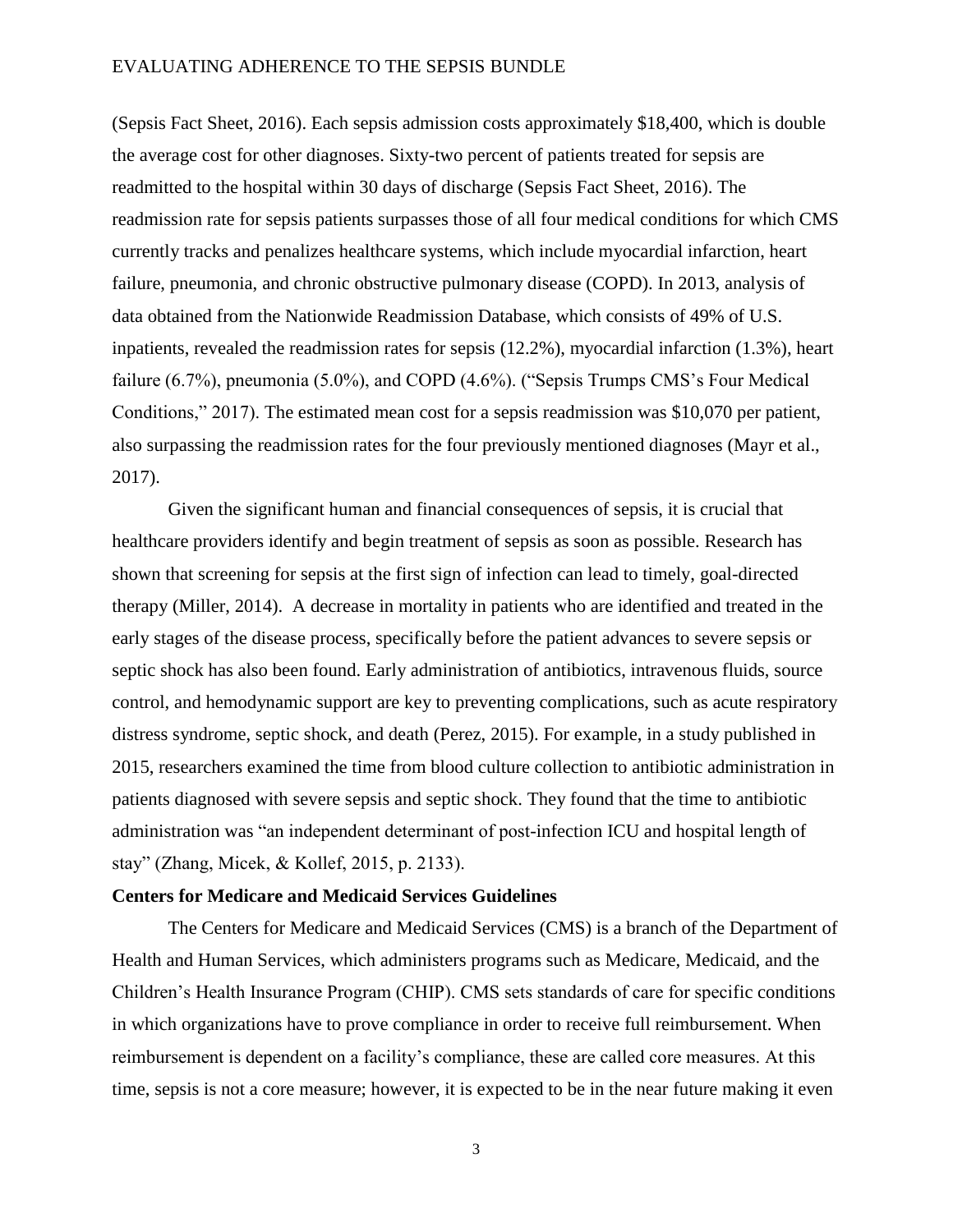more important for facilities to work towards compliance with standards and improvement of patient outcomes ("CMS Covers 100 Million People," 2017).

In 2016, CMS released recommendations for the treatment of sepsis with time intervals in which each component should be completed. CMS also provided a list of approved broad spectrum antibiotics which are considered appropriate to empirically treat patients who are septic until definitive blood culture results are available (Specifications Manual, 2016; CMS Sepsis Core Measure Algorithm, 2015/2016). CMS has made multiple revisions to the recommendations over the years, with little to no improvement in outcomes and mortality. In fact, sepsis is now the number one killer of hospital patients ("Sepsis Trumps CMS's Four Medical Conditions," 2017).

## **Best Practice Alerts**

The identification, treatment, and management of sepsis in recent years has moved towards a protocol or "bundle" approach. Members of the Surviving Sepsis Campaign performed extensive research and developed a bundle for the early treatment and management of sepsis (Miller, 2014). However, each facility must screen and recognize septic patients early and begin treatment immediately. One strategy to aid in early recognition of sepsis is the use of Best Practice Alerts (BPAs). BPAs are programs built into the Electronic Medical Record (EMR) which can be programmed to notify a provider when a patient's charted information meets specific criteria. In the case of sepsis, when a patient's clinical data charted in the EMR meet the set criteria for sepsis, each provider is notified when the patient's chart is opened, signaling to providers that the sepsis protocol may need to be initiated. Sepsis BPAs were implemented within the healthcare system in 2016 with the goal of early recognition and treatment initiation to improve outcomes for sepsis patients.

#### **Purpose**

The purpose of this study was to evaluate adherence to the current CMS sepsis recommendations and sepsis bundle being used by the healthcare system prior to and after the implementation of Best Practice Alerts (BPAs). Specific questions to be answered within the study include:

- 1. Did the use of BPAs affect compliance to variables of the sepsis bundle?
- 2. Were appropriate antibiotic choices made for sepsis patients?
- 3. Did the use of BPAs play a role in outcomes?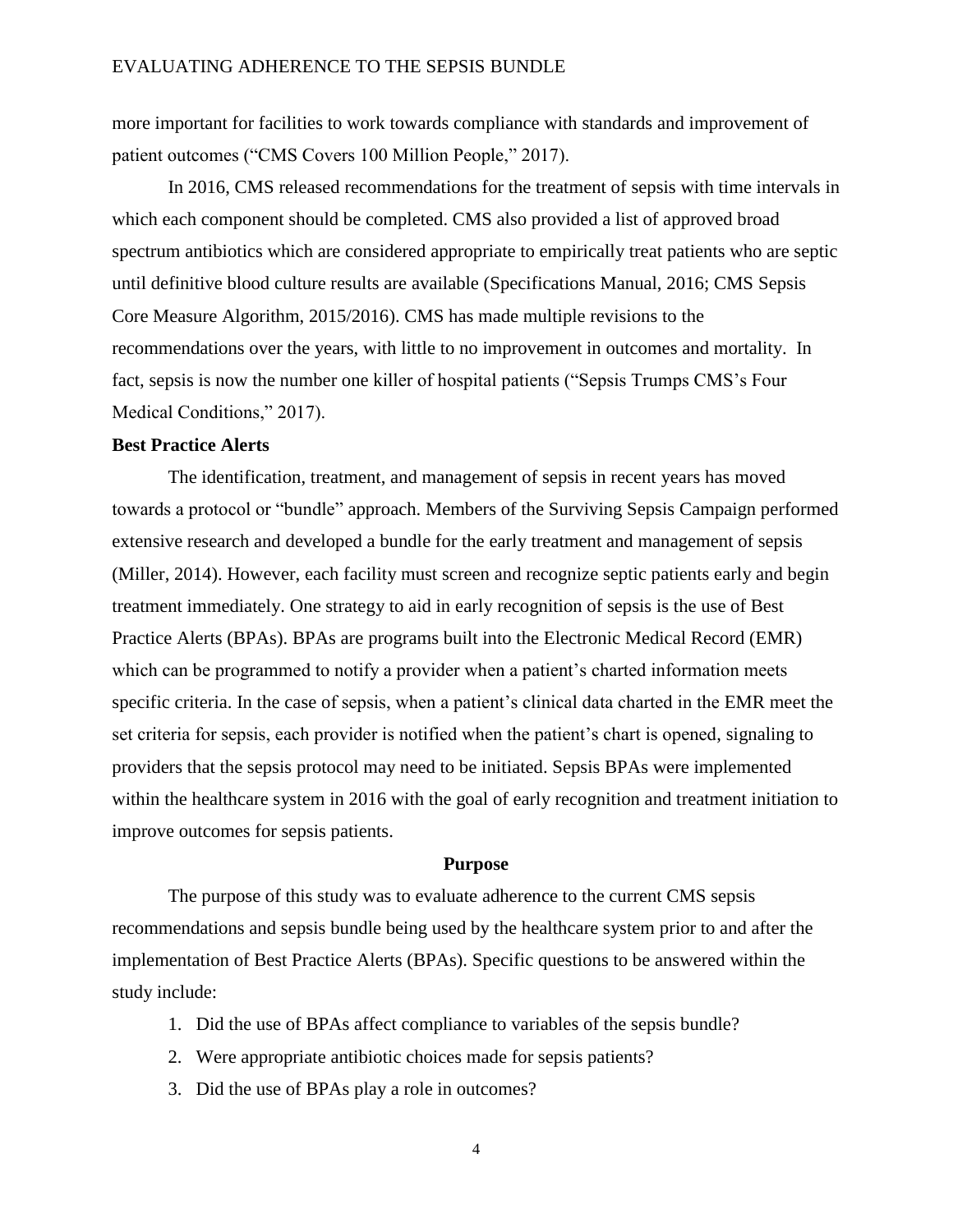#### **Methods**

The study was a single-center, process evaluation through a retrospective chart review of the adherence to the sepsis bundle pre and post BPA implementation at one of the health system hospitals. The pre-implementation period (May 1, 2016 to September 7, 2016) and postimplementation period (September 8, 2016 to April 30, 2017) were compared with an emphasis on timely blood culture collection, antibiotic administration, and appropriate antibiotic choice. The sepsis bundle was originally implemented in December 2015.

#### **Setting**

The healthcare system serves the southeast United States with five hospitals, urgent care clinics, and numerous primary care services. The study site is an acute care facility and has 382 licensed beds. This facility was chosen as the focus for the study due to the high volume of sepsis patients treated annually.

### **Sample**

The population of interest was both male and female patients discharged from the hospital with a diagnosis of sepsis. Inclusion criteria encompassed: patients discharged with a diagnosis of sepsis and patients ages 18-65. Exclusion criteria included: patients less than 18 years of age, patients greater than 65 years of age, and patients who had cardiac or respiratory arrested within 30 days of admission. The patients who met inclusion criteria during the preimplementation and post-implementation periods were randomly selected from the Norton Audubon database to reach the original target sample size of 150 patients. Two patients originally in the pre-implementation group failed to meet inclusion criteria.

## **Measures**

**Time of admission.** The time of patient admission was based on whether the admission occurred from 0700-1859 or 1900-0659.

**Meeting of sepsis criteria.** Patients were designated as meeting sepsis criteria if they met either full sepsis criteria or SIRS criteria within a six hour time frame (See Appendix A).

**Blood culture collection time.** The result time of the first set of blood cultures collected on each patient was collected from the EMR. The number of minutes from the patients' sepsis start time was calculated and categorized into intervals including 0-30 min, 31-59 minutes, 60-90 minutes and greater than 90 minutes.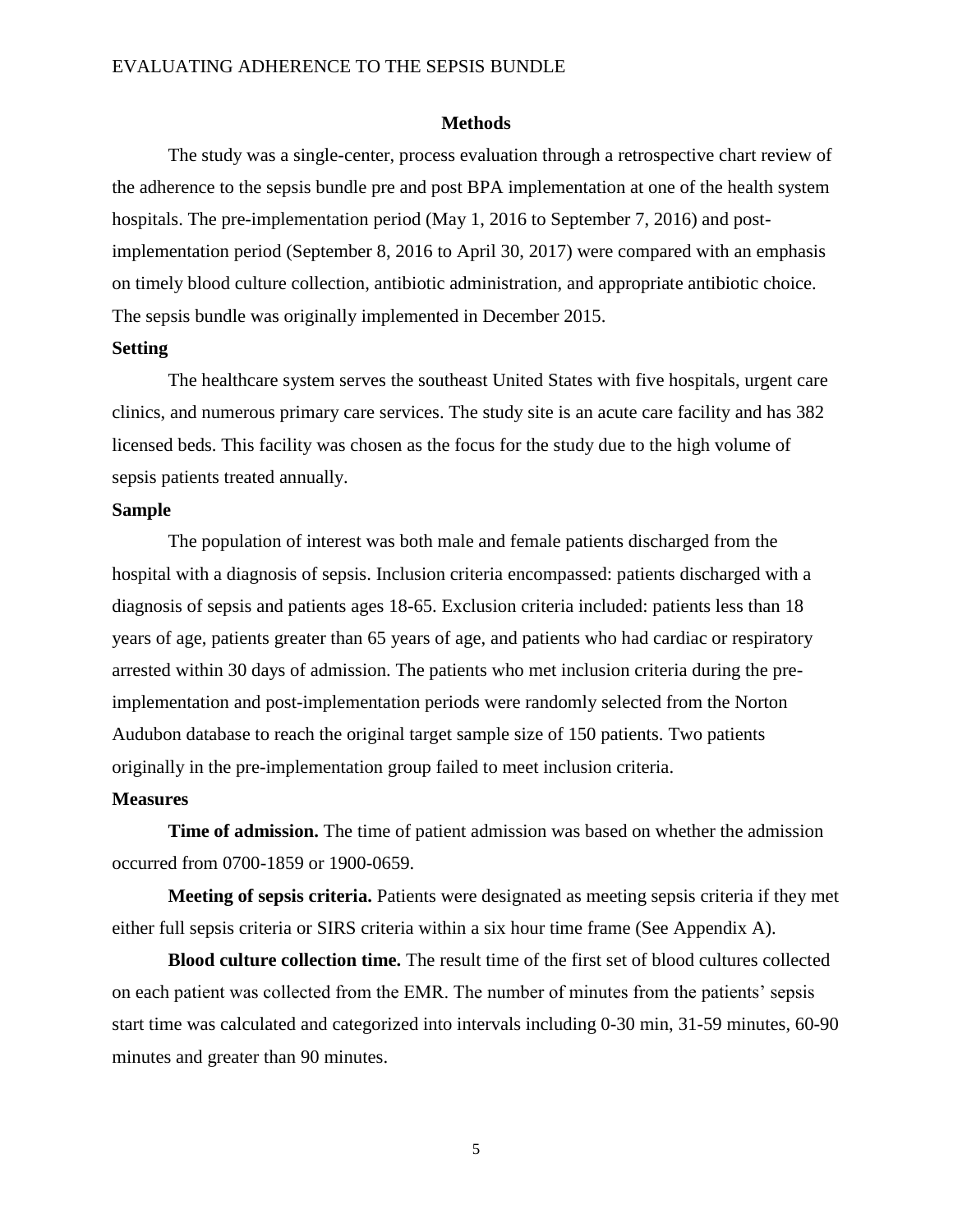**Antibiotic administration time.** The number of minutes from the patient's sepsis start time was calculated to the first antibiotic given and categorized into intervals including 0-45 minutes, 46-119 minutes, 120-240 minutes, and greater than 240 minutes.

**Antibiotic selection.** Based on the antibiotics considered appropriate by CMS for firstline, empiric therapy for sepsis patients, the study healthcare system narrowed the selection and created a formulary based on microorganisms frequently associated with sepsis patients in this facility. The first antibiotic given was coded as either appropriate or inappropriate. (See Appendix B).

**Time of first BPA firing.** The exact time of the first sepsis specific BPA fired was extracted from the patient's chart. The difference in time between the first sepsis BPA firing and the patient's sepsis start time was calculated and categorized into intervals including 0-30 minutes, 31-180 minutes, 181 minutes to 6 hours, 6 hours and 1 minute to 18 hours, 18 hours and 1 minute to 24 hours, 24 hours and 1 minute to 72 hours, and greater than 72 hours.

**Mortality.** If the patient died during the hospital stay or within 30 days of discharge, the patient was coded as expired.

#### **Data Collection**

Prior to the start of data collection, a letter of support was granted from the healthcare system office of research and approval was obtained from the University of Kentucky Institutional Board (IRB). The study was a retrospective chart review in which charts were obtained from an electronic database of discharged patients. Charts were selected randomly based on the specified time frames and the ICD code for sepsis. Patient charts were accessed using medical record numbers and data were extracted based on the variables included in the sepsis bundle along with demographic data, including age, sex, race, and time of admission.

## **Data Analysis**

Analysis of demographic data was conducted by using descriptive statistics, including frequency distributions, or means and standard deviations as appropriate. Independent Sample *t*tests were used to compare continuous variables between the two groups (pre-implementation of BPAs vs. post-implementation) while ordinal and non-normally distributed variables were analyzed using the Mann-Whitney *U*-test. To compare categorical variables between the two groups, the chi-squared test was used. All data analysis was conducted using SPSS version 24 with an alpha level of  $.05$  used for statistical significance.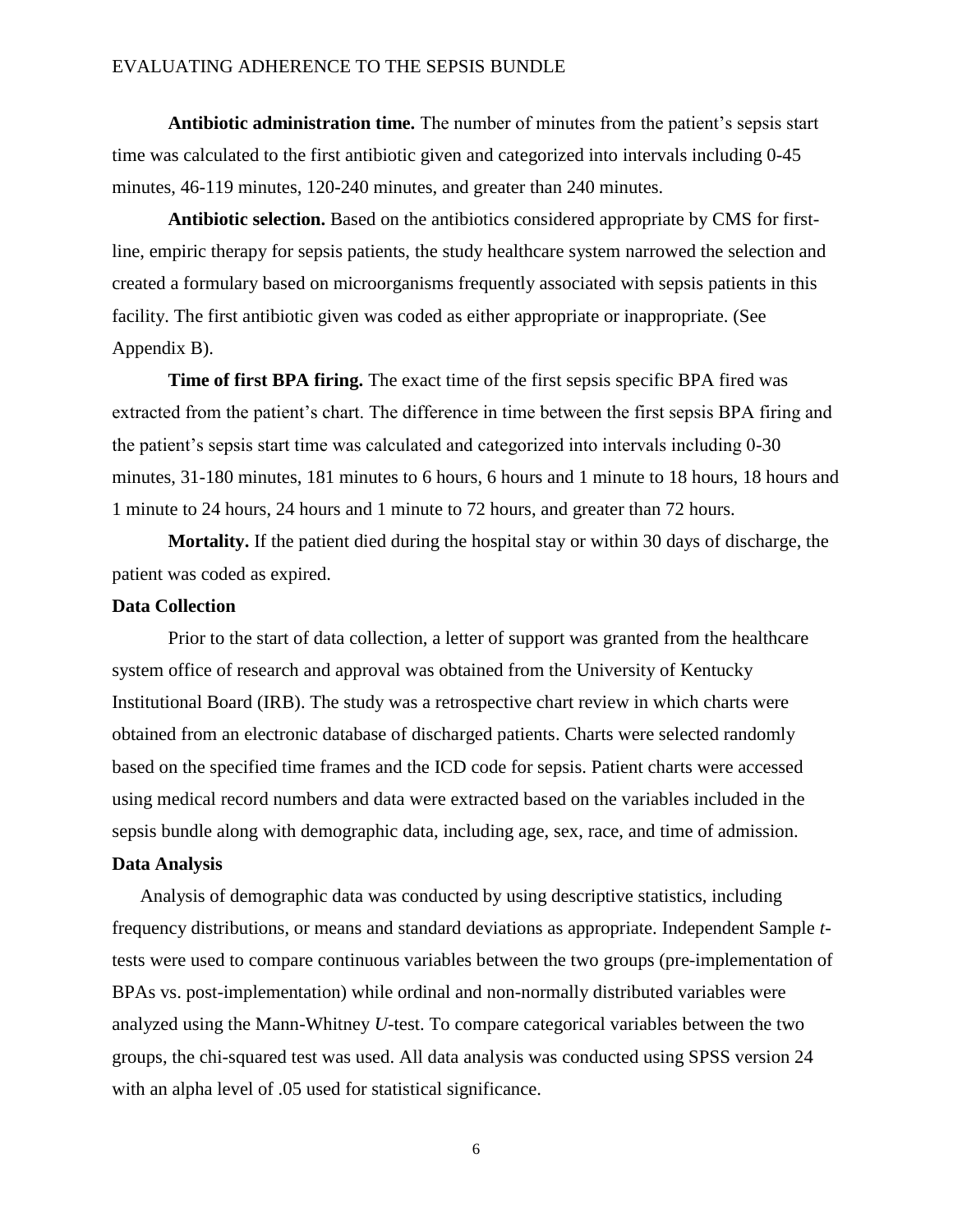#### **Results**

#### **Sample Characteristics**

The final sample consisted of 73 patients prior to BPA use and 75 patients after the initiation of BPAs. The mean age of both groups was 50 years of age (SD=11.7; see Table 1) with 54% of the total sample being male. The majority of the sample was white (82%) or African American (16%) and had been admitted during dayshift hours (62%). There were no differences in demographic characteristics between the two groups (See Table 1).

The post-implementation group demonstrated a significant difference in whether patients met sepsis criteria (*p*=.001), with 89% meeting criteria versus 67% in the pre-implementation group. This group also had a higher incidence of timely antibiotic administration (*p*=.008), with 38% receiving antibiotics in 45 minutes or less of meeting sepsis criteria versus 21% of the patients in the pre-implementation group. Timeliness of blood culture collection was also significantly different, with the post-implementation group having blood cultures collected in 30 minutes or less in 61% of patients, versus 41% in the pre-implementation group  $(p=0.03)$ . The time of BPA firing were inconsistent with the time in which patient's met sepsis criteria. BPAs only fired within 3 hours of meeting sepsis criteria in 39% of patients and in 32.2% of patients, the BPA fired 24 hours or more after meeting criteria. A sepsis BPA never fired in 14 of the 73 patients studied. There was no significant difference between groups for appropriate antibiotic selection, mortality, or length of stay (Table 2).

#### **Discussion**

Though there was no difference in patient outcomes between the two groups, there was a significant improvement in timeliness of blood culture collection and antibiotic administration in the post-implementation group. The rate of appropriate antibiotic choice increased after the implementation of BPAs; however, this did not change the mortality rate in the postimplementation population. The timing of BPAs was not consistent and many times, the system did not fire an alert to the provider in a timely manner. Treatment was frequently initiated by a provider's judgment based on clinical data and a thorough physical assessment rather than a BPA. Because no significant differences were found in outcomes, the differences that were found were likely due to frequent reeducation of providers around the sepsis bundle within the facility and continuous audits by an APRN who presents adherence data at monthly meetings.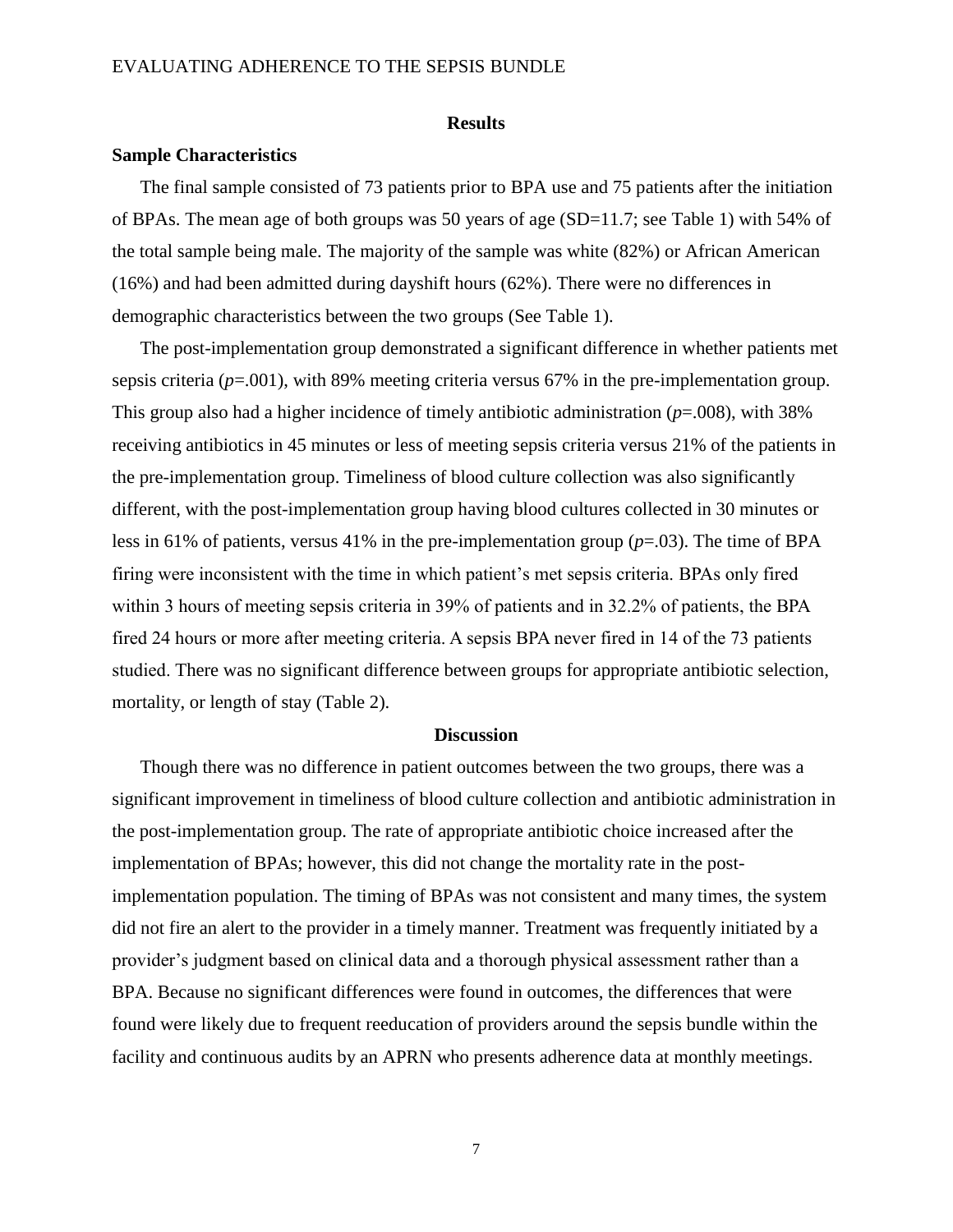Similar findings resulted from a single-center, before-and-after study assessing the efficacy of BPA use in septic patients presenting to the ED (Narayanan, Gross, Pintens, Fee, & MacDougall, 2016). The study included 111 patients prior to BPA implementation and 103 patients post implementation. A higher proportion of patients in the post implementation group received antibiotics in less than 60 minutes. The same group also had a significant decreased length of stay. However, as in our study, there was no significant change in mortality between the two groups (Narayanan et al., 2016).

Every sepsis patient is unique with respect to presentation, source of infection, and rate of progression. Care must be individualized and providers must pay attention to detail in order to detect and treat developing sepsis in a timely manner. These factors also play an important role in the choice of antibiotics. Some patients may have a clear and obvious source of infection at presentation; however, the ideal antibiotic may not be included in the list of recommended empiric antibiotics. This may lead a provider to prescribe an empiric antibiotic first, in order to follow hospital and CMS protocols, instead of prescribing what is appropriate for the patient. This delays effective treatment.

Identifying and controlling the source of sepsis, though a difficult task, is one of the few ways shown to improve patient outcomes and decrease mortality. Initial investigation into the source of the infection should not stop after blood cultures are drawn. A thorough physical assessment can lead to multiple differential diagnoses which should be followed by associated diagnostic tests. For example, a patient with severe abdominal pain may need a CT of the abdomen and pelvis, which could lead to the finding of an abscess requiring emergent surgical intervention. Delaying these tests and treatments may lead to septic shock and death. Even with appropriate and timely antibiotics and fluid resuscitation, patients with certain causes of sepsis will not improve without immediate source control ("Sepsis: Early Recognition, Assessment, and Early Management," 2016).

## **Limitations**

Specific limitations of this study were identified. First, the study sample is small, making it difficult to show significant statistical differences between groups. The study data was also obtained from a single facility, making the results difficult to generalize. Also, due to the majority of the study population being Caucasian, the results may not be generalizable to minority populations. Because the data was collected through retrospective chart reviews, there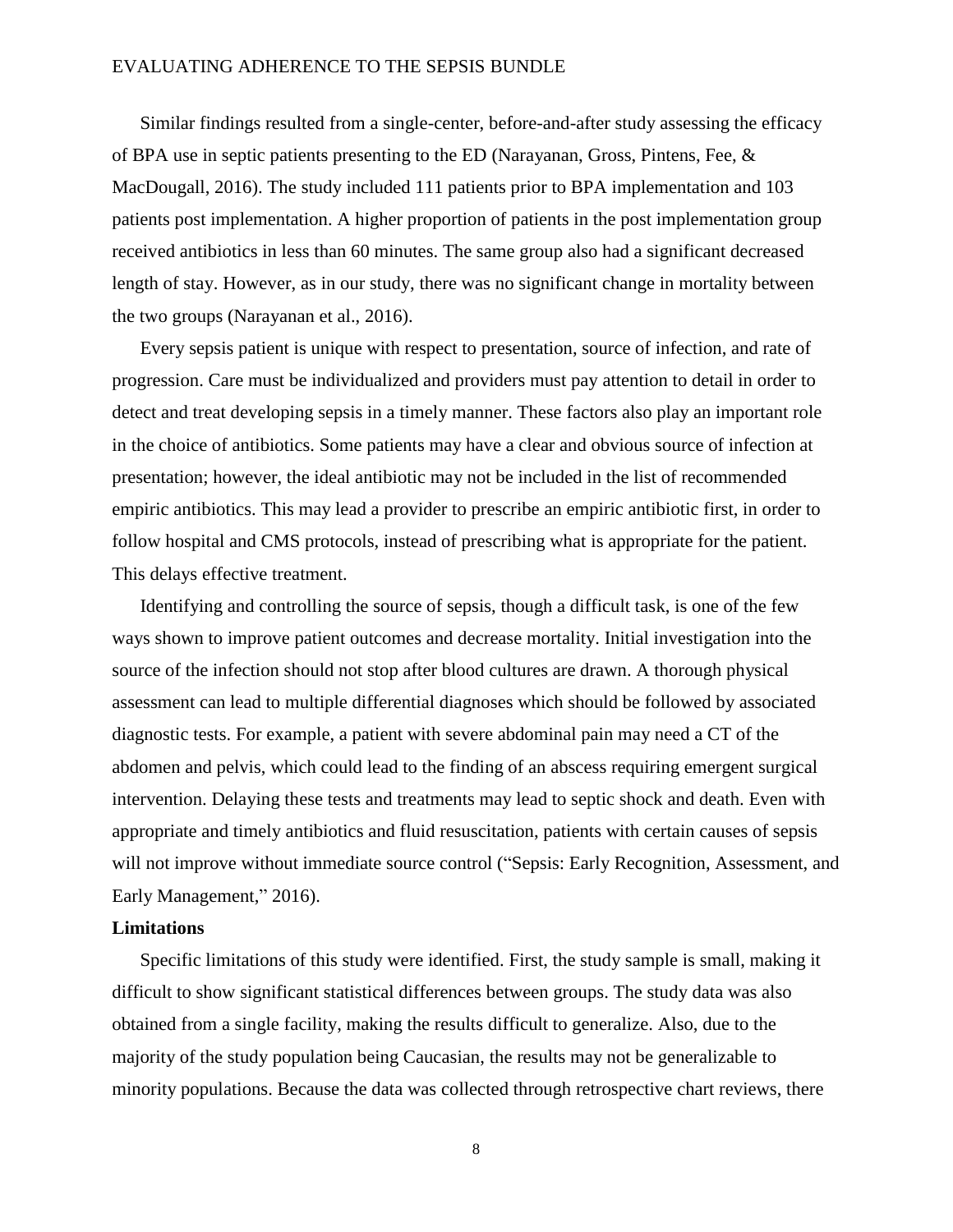was no way to validate the accuracy of the information. Data may have been entered incorrectly into the EMR, which would alter the study findings. During a patient admission and hospital stay, numerous providers and staff are charting information in the EMR, which leaves significant room for error.

The role in which comorbidities may have played in length of stay and outcomes was not accounted for in the study. Long-term morbidities which resulted from sepsis were not assessed. There have also been changes to CMS sepsis guidelines and recommendations since the completion of this study, with additional modifications expected as soon as January 1, 2018. Norton Healthcare also discontinued the use of BPAs after data collection was completed and began the use of a new strategy to screen patients for sepsis. BPAs were found to be dismissed frequently, due to providers using his or her own clinical judgment and assessment of data before deciding to initiate the sepsis order set. Also, when a BPA signals to a provider that sepsis criteria has been met, the provider is unable to view the patient's chart prior to selecting an option from the BPA. Hypothetically, providers bypass the BPA and if the patient was found to be septic, the sepsis order set may not be searched for and initiated. After assessing the effectiveness of BPAs, the system made the decision to discontinue the use and implement a new sepsis screening tool which requires nursing staff to assess vital signs, labs, and physical assessment findings while incorporating clinical judgment as to whether or not a patient appears to be septic. Patients are screened at the same time intervals as physical assessments are conducted.

#### **Recommendations for Future Studies**

Future study recommendations include studying a larger sample size in order to show more significant differences between groups. A multi-center study would also increase generalization. A study which took into consideration comorbidity burden in regard to outcomes could be beneficial, along with studying patient outcomes based on the clinical cause of sepsis. Due to the importance of timely fluid administration, a study assessing the timeliness of this variable and outcomes would be beneficial. A study focused on readmission rates and reasons for readmissions may help guide treatment for sepsis patients in the future. The time between when a patient presents to the Emergency Department (ED) and when he or she is seen by a provider can lead to significant delays in treatment. Patients are also frequently admitted to 23-hour observation units before a diagnosis is made and aggressive treatment is started. Initiation of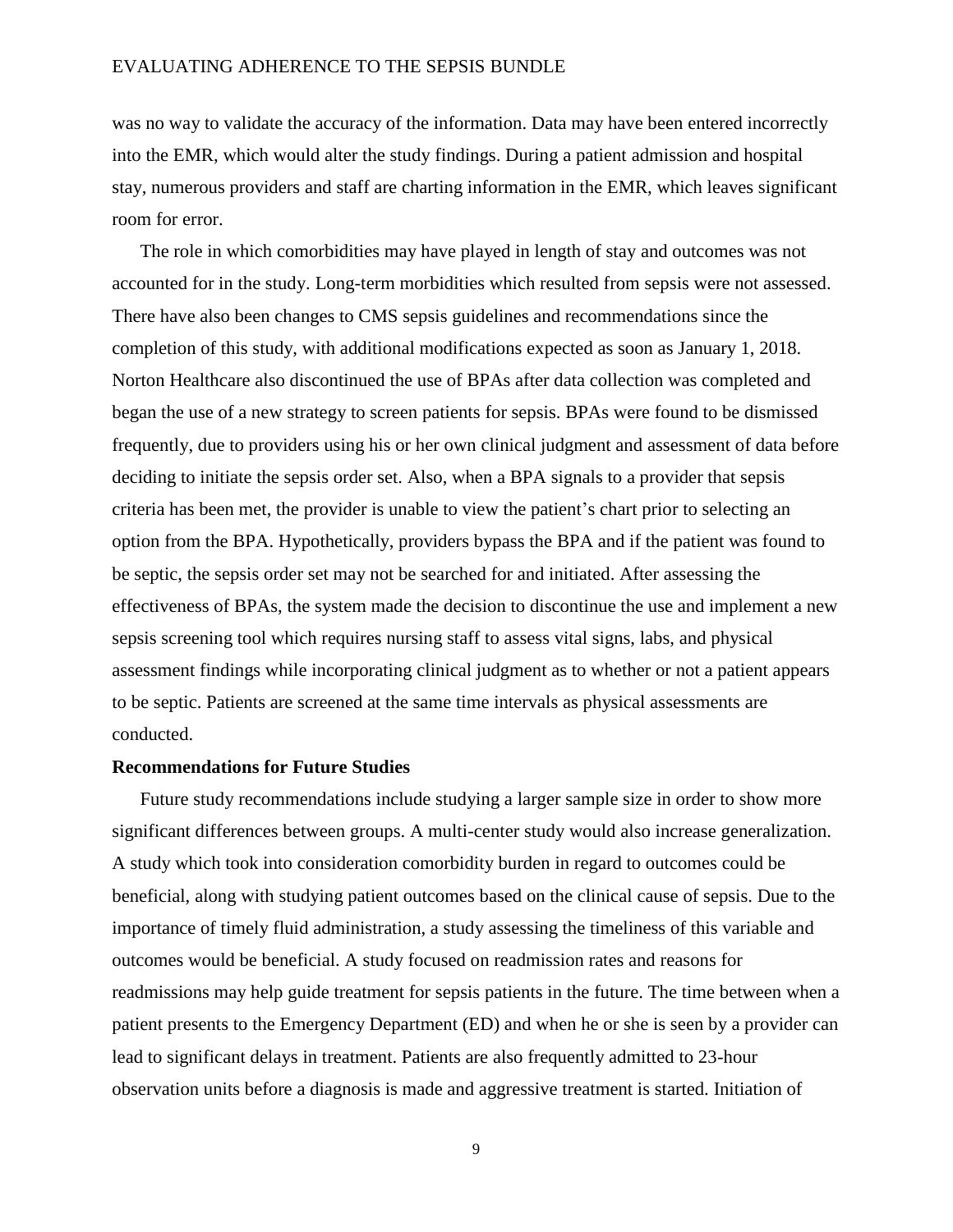fluid and antibiotic administration falls outside of the recommended time frames and can lead to poor outcomes. Research into the occurrence of these delays and potential solutions could bring about changes to how patients are triaged and treated when presenting to the ED with sepsis related symptoms. Successful treatment of sepsis is time dependent. Valuable time is often lost due to a delayed diagnosis of sepsis, impacting effectiveness of treatment, prognosis, and longterm outcomes. Specifically within the Norton Healthcare system, a study assessing the effectiveness of the new nurse screening tool and comparing it to other facilities' strategies could lead to improvements to the screening tool or another change in practice in order to improve patient outcomes in the setting of sepsis.

Providers around the world have used alternative treatments for septic patients which have resulted in positive outcomes. Unfortunately, these treatment modalities and findings are rarely shared in a way that could benefit the entire population because the treatments do not follow the current protocols and are not evidence based. Often these providers fear coming forward and presenting their treatment choices and outcomes to colleagues for these very reasons. Healthcare providers need to be more tolerant of alternative treatment options and support further research and trials in order to find more effective treatments for this population. A study coordinating monthly round table discussions between providers around the nation about alternative treatments that have been effective within his or her practice could lead to new protocols and treatment recommendations. While individual providers may have found treatment methods that are successful, overall the statistics are not improving.

#### **Conclusion**

The purpose of this study was to assess adherence to the sepsis bundle before and after the implementation of BPAs. Though after the implementation of BPAs the timeliness of antibiotic administration and blood culture collection improved, there was no significant improvement in appropriate antibiotic choice, length of stay, or mortality. BPAs were also found to be inconsistent, frequently firing days after the patient met sepsis criteria. In some cases, a BPA did not fire at all. However, these findings have led to further questions and study recommendations which could lead to future research into the effectiveness of current treatment protocols and alternative treatment modalities.

After decades of research and countless modifications to treatment protocols, sepsis remains a leading cause of mortality in the United States with a rate as high as 50% and has a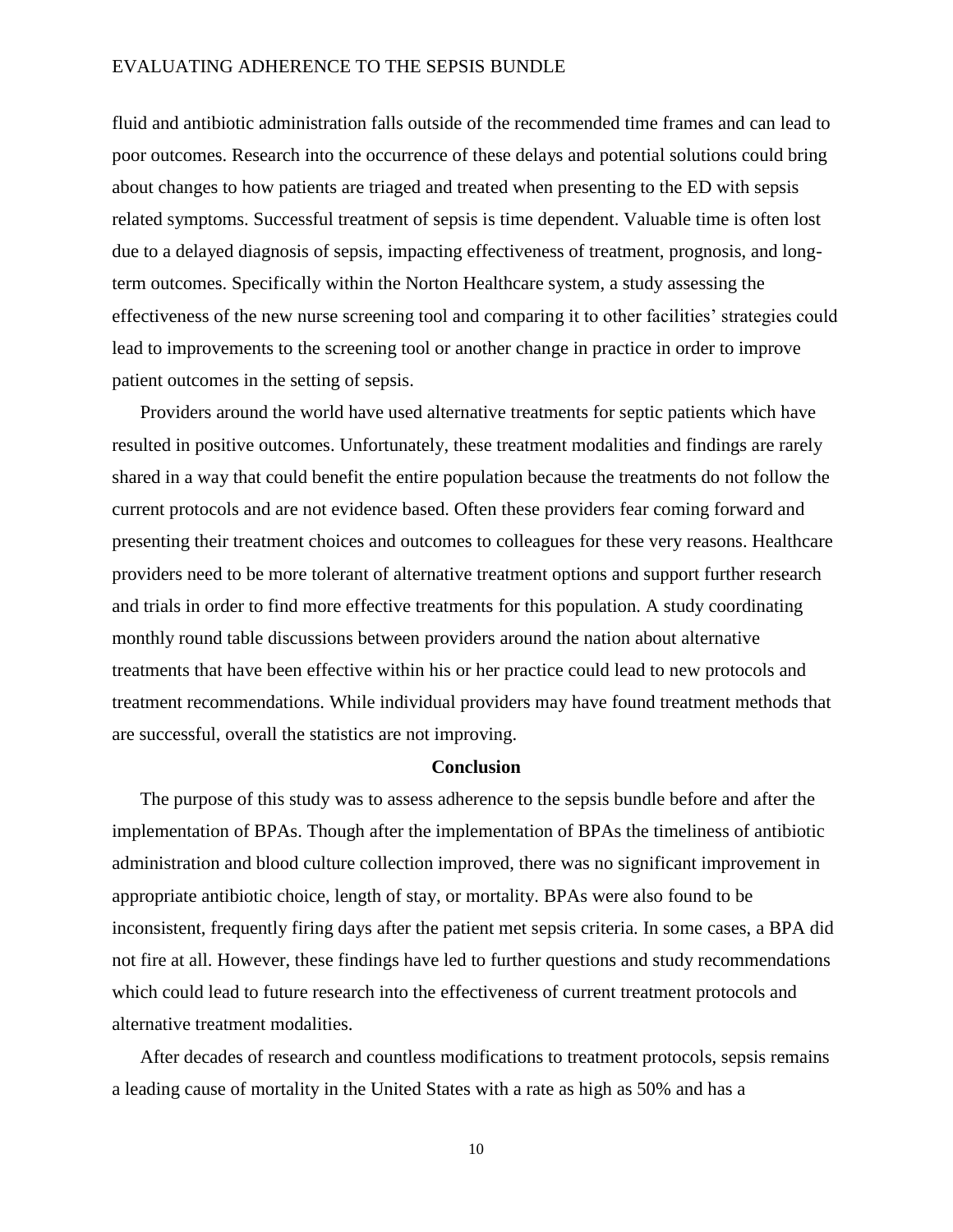readmission rate which surpasses that of heart failure, myocardial infarction, pneumonia, and COPD (Rusconi et al., 2015; "Sepsis Trumps CMS's Four Medical Conditions," 2017). In the future, healthcare providers need to be more tolerant of alternative treatment options in order to find effective strategies to improve outcomes for sepsis patients. Multidisciplinary discussions of successes and failures could finally lead to decreased morbidity and mortality of this relentless diagnosis.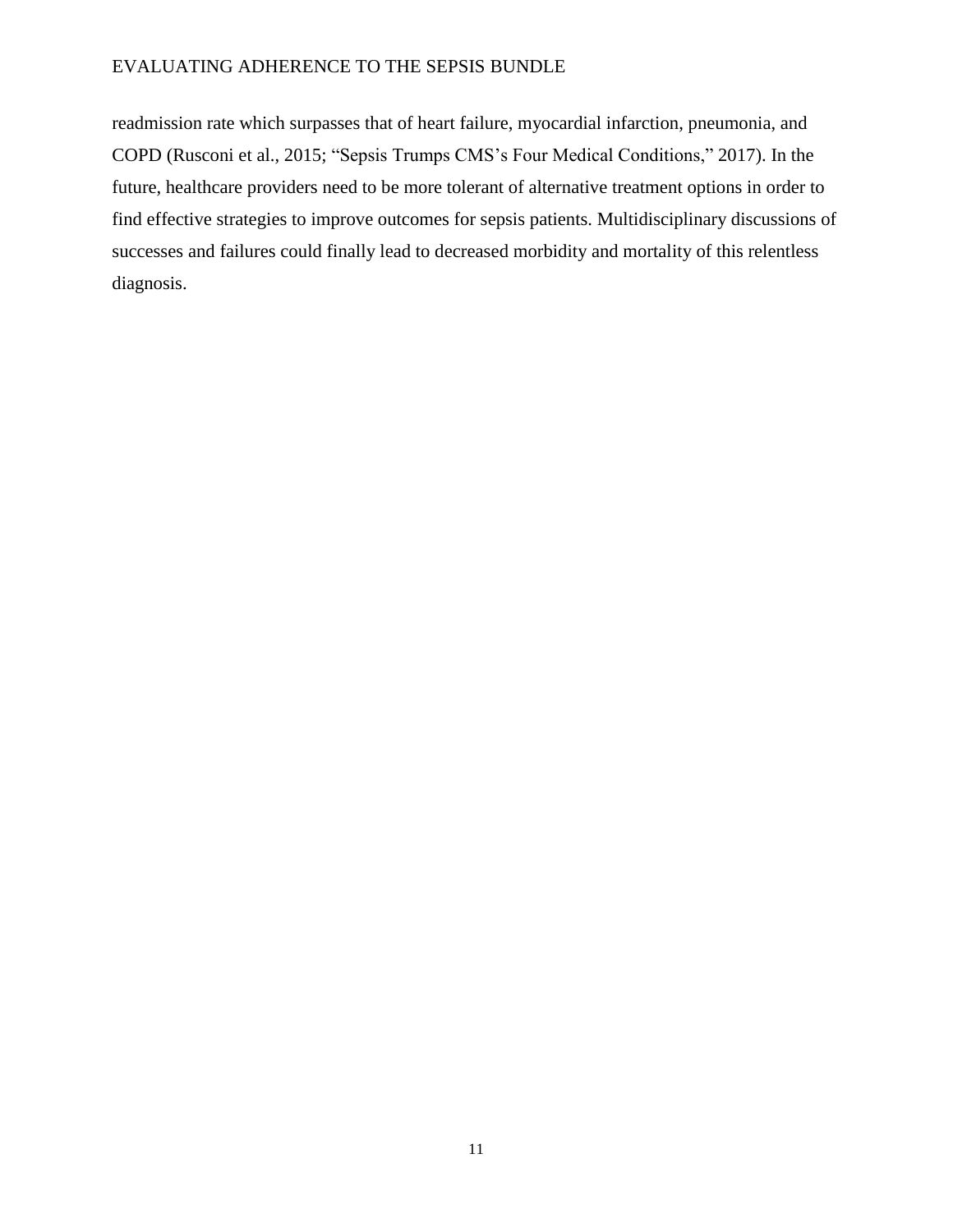|                   | Total sample<br>$(n=148)$ | Pre-implementation<br>$(n=73)$ | Post-<br>implementation<br>$(n=75)$ | p   |
|-------------------|---------------------------|--------------------------------|-------------------------------------|-----|
|                   | Mean $(SD)$ or $n$ $(\%)$ | Mean (SD) or $n$ (%)           |                                     |     |
|                   |                           |                                | Mean $(SD)$ or $n$ $(\%)$           |     |
| Age               | 50.4(11.7)                | 50.7(10.7)                     | 50.2(12.7)                          | .29 |
|                   |                           |                                |                                     |     |
| <b>Sex</b>        |                           |                                |                                     | .63 |
| Male              | 80(54.1%)                 | 38 (52.1%)                     | $42(56.0\%)$                        |     |
| Female            | 68(45.9%)                 | 35(47.9%)                      | 33(44.0%)                           |     |
|                   |                           |                                |                                     |     |
| Race              |                           |                                |                                     | .34 |
| White             | 121(81.8%)                | 58(79.5%)                      | 63(84.0%)                           |     |
| African American  | $25(16.2\%)$              | $13(17.8\%)$                   | 11(14.7%)                           |     |
| Hispanic/Latino   | $1(0.7\%)$                | $0(0.0\%)$                     | $1(1.3\%)$                          |     |
| Asian             | $0(0.0\%)$                | $0(0.0\%)$                     | $0(0.0\%)$                          |     |
| Other             | $2(1.4\%)$                | 2(2.7%)                        | $0(0.0\%)$                          |     |
|                   |                           |                                |                                     |     |
| Time of admission |                           |                                |                                     | .71 |
| Day 0700-1859     | 91(61.5%)                 | $46(63.0\%)$                   | $45(60.0\%)$                        |     |
| Night 1900-0659   | 57(38.5%)                 | 27(37.0%)                      | 30(40.0%)                           |     |

# **Table 1.** *Patient Characteristics of the Study Sample*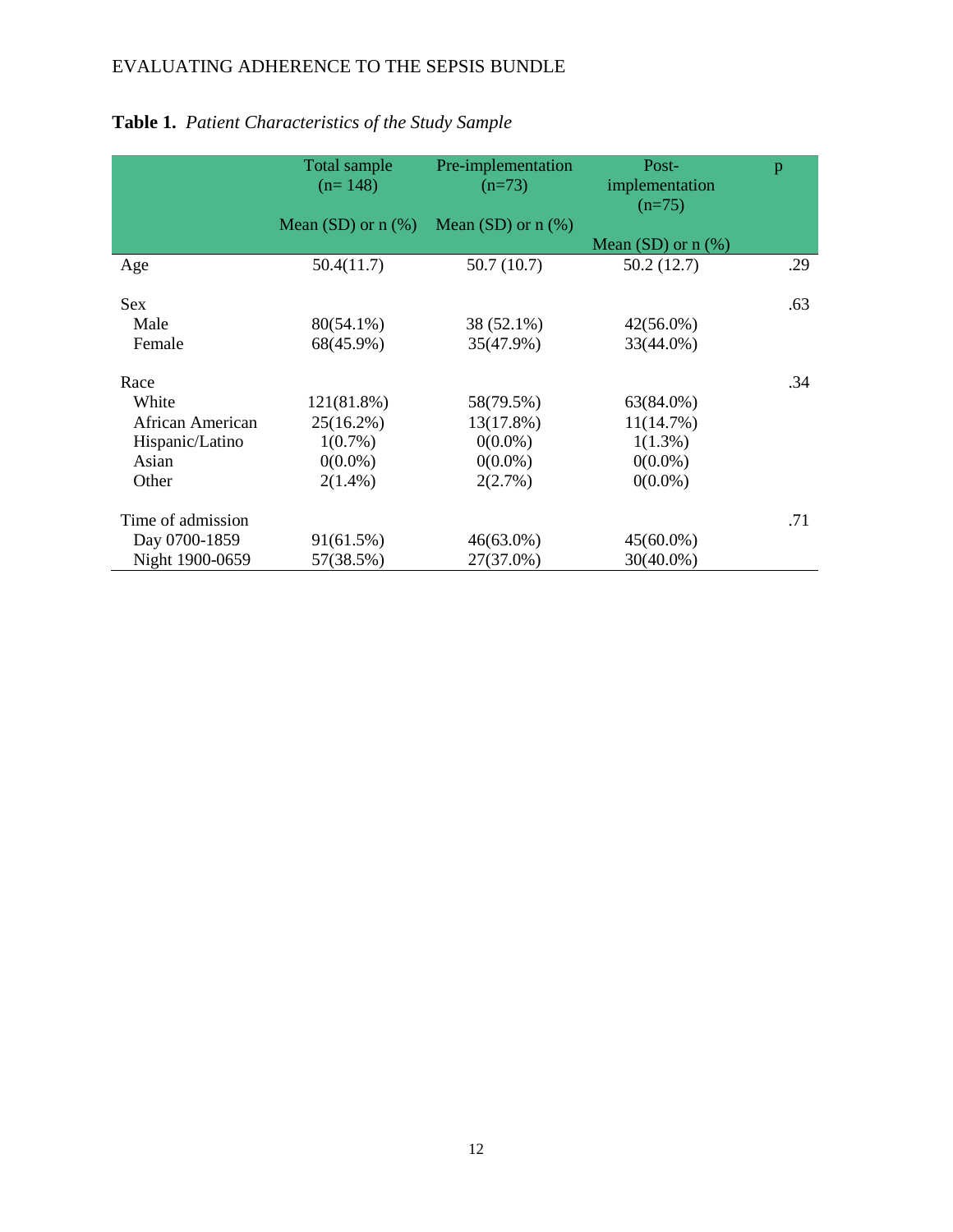|                       | Pre-implementation<br>$(n=73)$         | Post-implementation<br>$(n=75)$        | p       |
|-----------------------|----------------------------------------|----------------------------------------|---------|
|                       | Mean $(SD, n$ $%$<br>or Median (range) | Mean $(SD, n$ $%$<br>or Median (range) |         |
| Sepsis Criteria Met   |                                        |                                        |         |
| Yes                   | 49(67.1%)                              | 67(89.3%)                              | .001    |
| N <sub>o</sub>        | 24(32.9%)                              | 8(10.7%)                               |         |
| Time of Blood Culture | $n=68$                                 | $n=75$                                 |         |
| Collection            |                                        |                                        | .03     |
| $1-30$ min            | 28(41.2%)                              | 46(61.3%)                              |         |
| 31-59 min             | $8(11.8\%)$                            | $4(5.3\%)$                             |         |
| 60-90 min             | $11(16.2\%)$                           | $10(13.3\%)$                           |         |
| $>90$ min             | 21(30.9%)                              | $15(20.0\%)$                           |         |
| Time of ABX           | $n=70$                                 | $n=73$                                 |         |
| administration        |                                        |                                        | .008    |
| $1-45$ min            | 15(21.4%)                              | 28(38.4%)                              |         |
| 46-119 min            | $14(20.0\%)$                           | $17(23.3\%)$                           |         |
| 120-240 min           | $14(20.0\%)$                           | $12(16.4\%)$                           |         |
| $>240$ min            | 27(38.6%)                              | 16(21.9%)                              |         |
| Antibiotic selection  | $n=70$                                 | $n=73$                                 | .94     |
| Appropriate           | $56(80.0\%)$                           | 58(79.5%)                              |         |
| Inappropriate         | $14(20.0\%)$                           | 15(20.5%)                              |         |
| Time of BPA Firing    | $N/A^*$                                | $n=59$                                 | $N/A^*$ |
| $<$ 30 min            |                                        | $15(25.4\%)$                           |         |
| 31-180 min            |                                        | $8(13.6\%)$                            |         |
| 181min- 6 hrs         |                                        | $10(16.9\%)$                           |         |
| 6hrs1min-18 hrs       |                                        | 7(11.9%)                               |         |
| 18hrs1min-24hrs       |                                        | $0(0.0\%)$                             |         |
| 24hrs1min-72 hrs      |                                        | $6(10.2\%)$                            |         |
| $>72$ hrs             |                                        | 13(22.0%)                              |         |
| Mortality             |                                        |                                        |         |
| Expired               | $6(8.2\%)$                             | $10(13.3\%)$                           | .32     |
| Alive                 | 67(91.8%)                              | 65(86.7%)                              |         |
| Length of stay        | $6(0-45)$                              | $7(1-30)$                              | .97     |

## **Table 2.** *Comparison of Pre and Post BPA Implementation Groups*

\*The pre-implementation group data was pulled prior to the use of BPAs, therefore there are no BPA firing times for this group.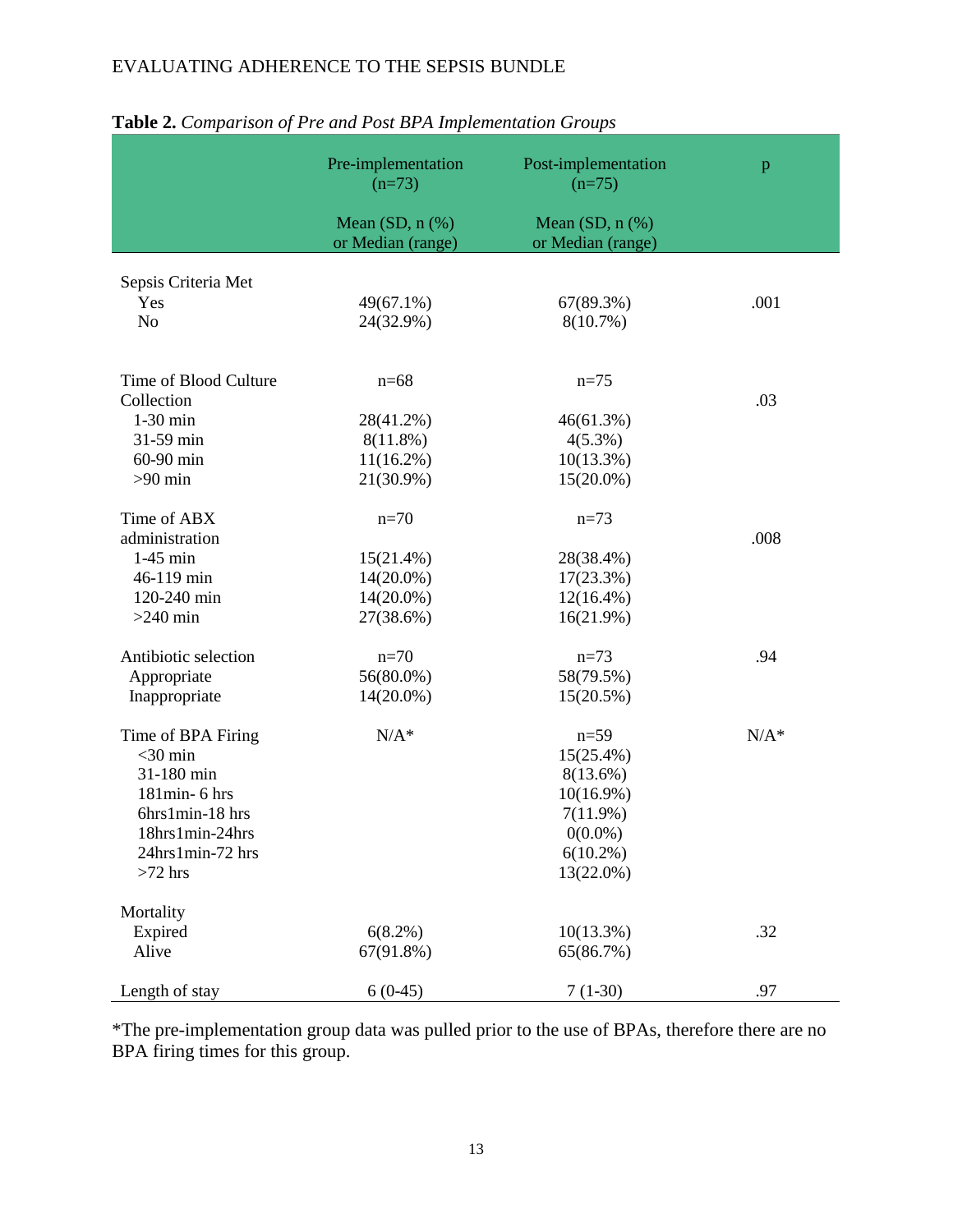## **Appendix A.** *Sepsis Criteria*

| Vital Sign Abnormalities (must have two) |  |
|------------------------------------------|--|
|------------------------------------------|--|

- Temperature  $>38.3$  C or  $<$ 36.0 C
- $\bullet$  Heart rate >90 beats/min
- Respiratory rate  $>20$  per/min
- White blood cell count >12,000 or  $<$ 4,000 or >10% bands

**Presence of Suspected Infection** Any indication of suspected infection noted by MD, APRN, PA, Pharmacist, or RN

- **Organ Dysfunction (must have one)** Systolic blood pressure (SBP) <90, or mean arterial pressure <65, or a SBP decrease of more than 40 mmHg from the last previously recorded SBP considered normal for that specific patient
	- Creatinine  $>2.0$ , or urine output <0.5 mL/kg/hour for 2 hours
	- Bilirubin  $>2$  mg/dL (34.2 mmol/L)
	- Platelet count  $<$ 100,000
	- $\bullet$  INR >1.5 or a PTT > 60 sec
	- Lactate > 2 mmol/L  $(18.0 \text{ mg/dL})$
	- Respiratory failure (must be documented by an LIP or RN)

(CMS Sepsis Core Measure Algorithm, 2015)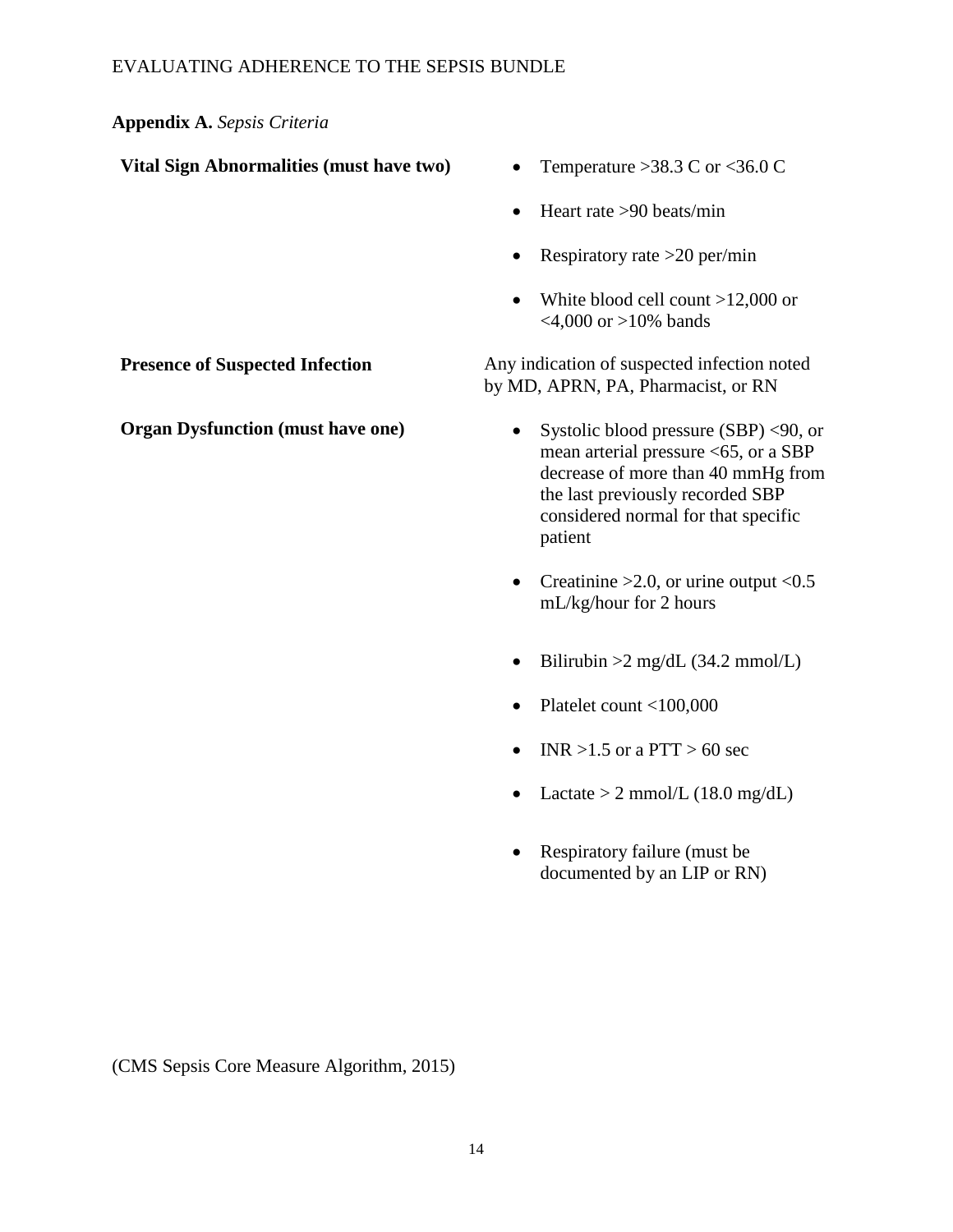## **Appendix B.** *Broad Spectrum Antibiotics*

cefepime (Maxipime) levofloxacin (Levaquin) piperacillin-tazobactam (Zosyn) aztreonam (Azactam) + Vancomycin ceftriaxone (Rocephin) meropenem (Merrem) metronidazole (Flagyl) only counts if the patient has *Clostridium difficile* infection Vancomycin only counts if the patient has *Clostridium difficile* infection

(Healthcare Organization's Formulary of Sepsis Antibiotics)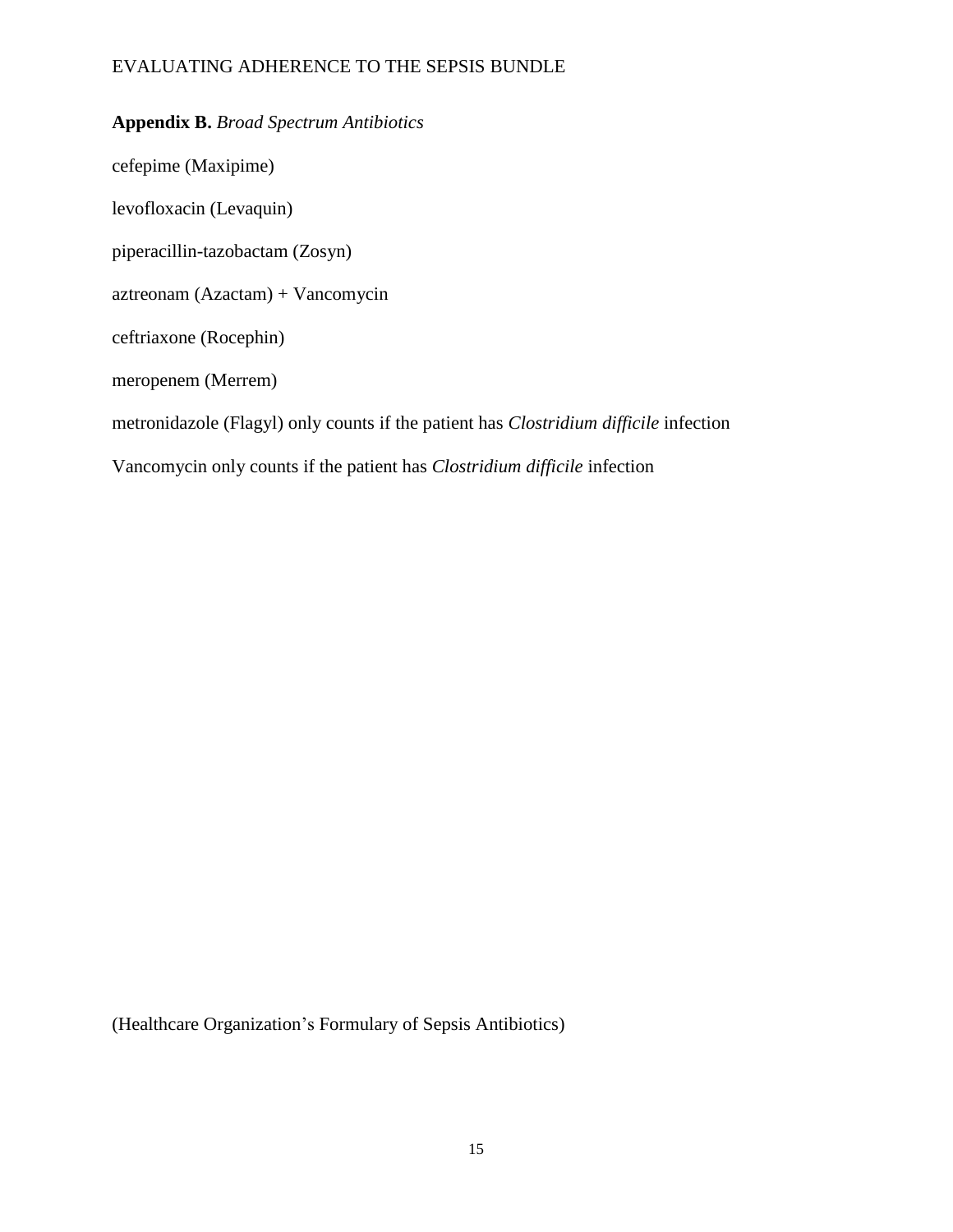#### References

- Alia, I., Esteban, A., Gordo, F., Lorente, J., Diaz, C., Rodriguez, J., & Frutos, F. (1999). A Randomized and Controlled Trial of the Effect of Treatment Aimed at Maximizing Oxygen Delivery in Patients With Severe Sepsis or Septic Shock. *Clinical Investigations in Critical Care, 115* (2), 453-461. Doi: 10.1378/chest.115.2.453.
- CMS Covers 100 Million People (2017). *Centers for Medicare and Medicaid Services,* Retrieved from, https://www.cms.gov/
- CMS Sepsis Core Algorithm, (2015). *UNC Health Care,* Retrieved from, news.unchealthcare. org/empnews/att/2015/march/sepsis/.../sepsis-provider-algorithm
- Cawcutt, K. & Peters, S. (2014). Severe Sepsis and Septic Shock: Clinical Overview and Update on Management. *Mayo Clinic Proceedings, 89* (11), 1572-1578. Doi: 10.1016/j.mayoocp.2014.07.009.
- Chong, J., Dumont, T., Francis-Frank, L., & Balaan, M. (2015). Sepsis and Septic Shock. *Critical Care Nursing, 38* (2), 111-120. Doi: 10.1097/CNQ.0000000000000052.
- Mayr, F.B., Talisa, V.B., Balakumar, V., Chang, C.H., Fine, M., & Yende, S. (2017). Proportion and Cost of Unplanned 30-Day Readmissions After Sepsis Compared With Other Medical Conditions. *JAMA*, *317* (5):530-531. doi:10.1001/jama.2016.20468
- Miller, J. (2014). Surviving Sepsis. *Nursing 2014,* 24-29. Doi: 10.1097/01.NURSE.0000 444530.66327.de.
- Narayanan, N., Gross, K., Pintens, M., Fee, C., & MacDougall, C. (2016). Effects of an Electronic Medical Record Alert for Severe Sepsis Among ED Patients. *American Journal of Emergency Medicine, 34*(2), 185-188.
- Perez, C. (2015). Effective Monitoring of Patients with Sepsis. *Respiratory Therapy,* Retrieved from, http://www.rtmagazine.com/2015/09/effective-monitoring-patients-sepsis/
- Rusconi, A., Bossi, I., Lampard, J., Szava-Kovats, M., Bellone, A., & Lang, E. (2015). Early Goal-directed Therapy vs. Usual Care in the Treatment of Severe Sepsis and Septic Shock: A systematic Review and Meta-Analysis. *Internal and Emergency Medicine, 10,*  731-743. Doi: 10.1007s/11739-015-1248-y.